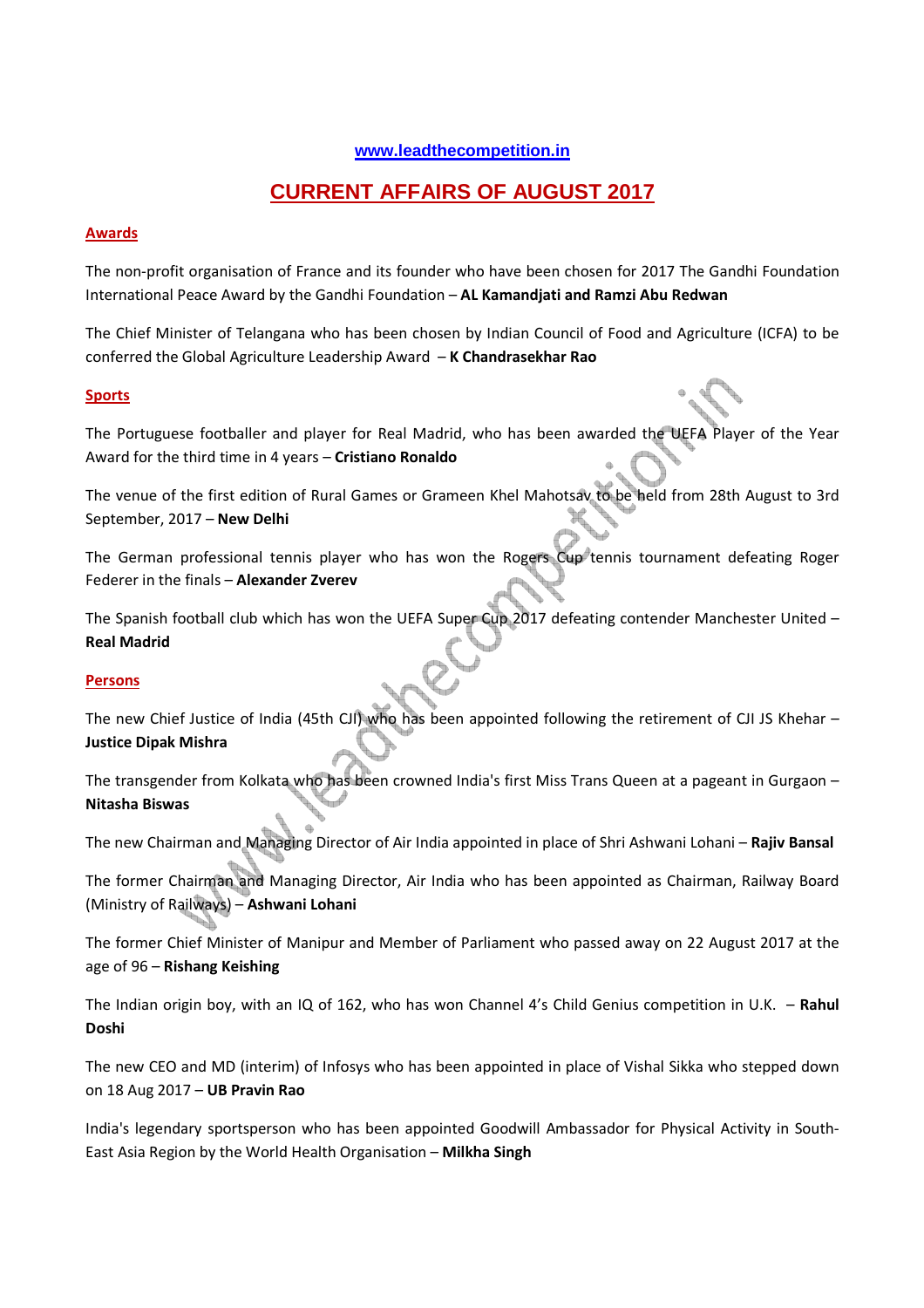The lyricist, poet and screenwriter who has been appointed the new Chairperson of Central Board of Film Certification replacing Shri Pahlaj Nihalani – **Prasoon Joshi**

The former Secretary General of the FICCI who has been nominated to the post of Vice-Chairman of NITI Aayog to replace Shri Arvind Panagariya – **Dr. Rajiv Kumar**

The new Prime Minister of Pakistan who has been elected following the resignation of Mr. Nawaz Sharif – **Shahid Khaqan Abbasi**

The scientist, writer and founder of Centre for Cellular and Molecular Biology, Hyderabad who passed away on 01 Aug 2017 – **Pushpa Mittra Bhargava**

The Committee of Experts constituted by the Govt of India comprising of members from Government, Academia and Industry to study and identify key data protection issues and recommend methods for addressing them is headed by – **Justice BN Srikrishna**

#### **Places – World**

The venue of World Police and Fire Games held from Aug 7 to 16 (Indian police contingent won 151 gold, 99 silver and 71 bronze (total 321) medals – **Los Angeles, California**

The Spanish city in which a terror attack on La Rambla street killed 30 people and injured several others on 17 Aug 2017 – **Barcelona** 

The country which has been declared by World Health Organisation to be polio free since it had not recorded any case of polio in the last 3 years – **Somalia** 

The country which has scrapped visa requirements for citizens of 80 countries including India, allowing them to enter the country with a valid passport – **Qatar**

The country which has launched the first spatial environmental research vehicle named Venus (Vegetation and Environment Monitoring New Micro-Satellite) – **Israel** 

The country in which world's longest suspension foot bridge (length 494 m) was opened to the public  $-$ **Switzerland**

#### **Places – India**

The place in Punjab where India's first Partition Museum was inaugurated on 17 Aug 17 – **Amritsar**

The State which has launched #SheMeansBusiness programme in partnership with Facebook to train women entrepreneurs – **Odisha**

The State which has recently passed the Religious Freedom Bill in an attempt to stop forced conversions in the State – **Jharkhand**

The city near which India's first private sector missile sub-systems manufacturing facility, a joint venture between the \$2.5 billion Kalyani Group and Israel's Rafael Advanced Defence Systems Ltd., was inaugurated – **Hyderabad**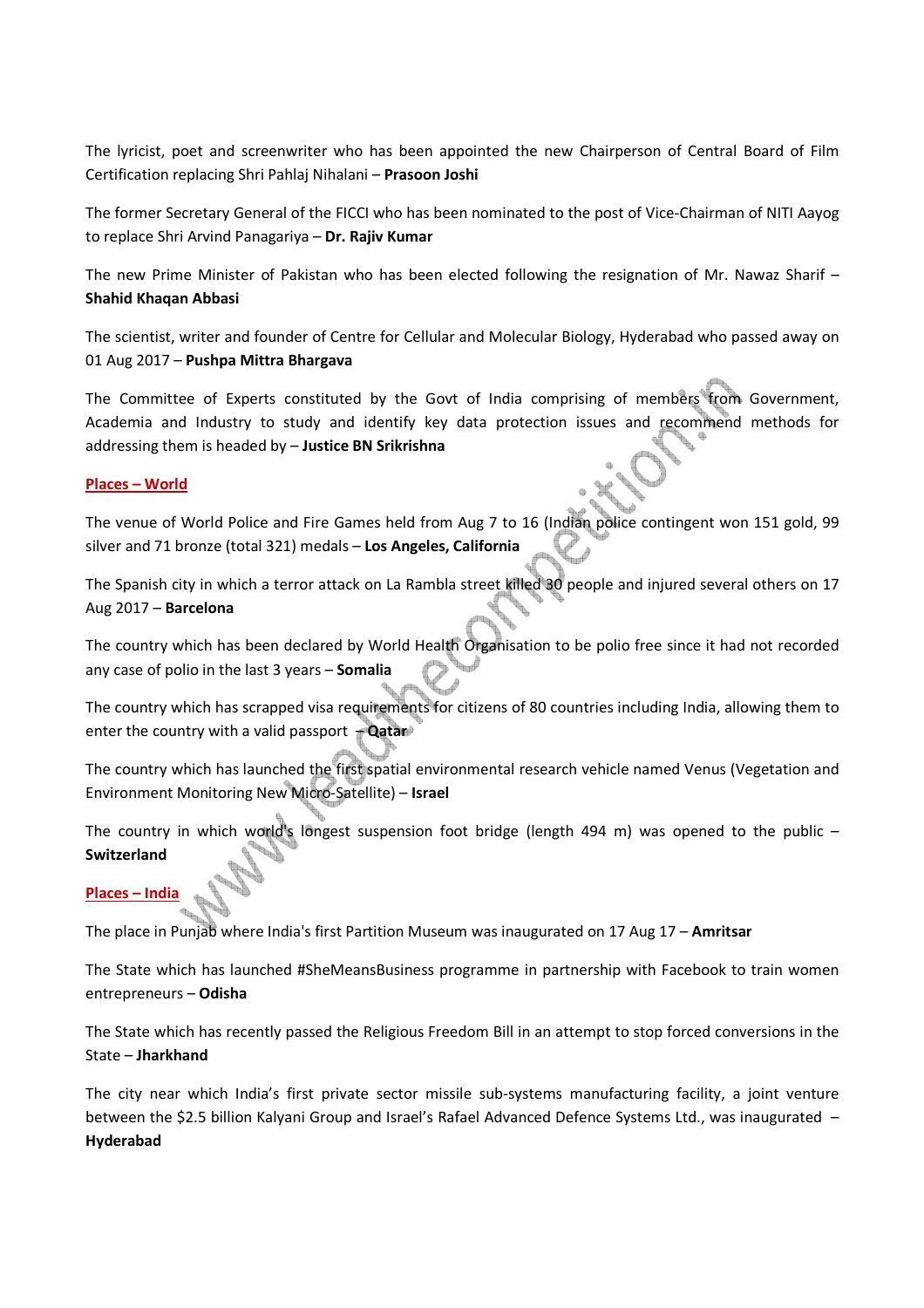#### **Miscellaneous**

The theme on which India and Canada has agreed to jointly issue a set of two commemorative postage stamps on 21 Sep 2017 – **Diwali**

The rocket mission launched by NASA to study disturbances in the upper atmosphere that interfere with communication technology systems at Roi-Namur in Marshall Islands is named – **Waves and Instabilities from a Neutral Dynamo (WINDY)**

The variety of rice grown in Burdwan region of West Bengal which has been accorded the geographical indication (GI) tag – **Gobindobhog** 

The case in the Supreme Court of India in which the SC has held that "Right to Privacy is an integral part of Right to Life and Personal Liberty guaranteed in Article 21 of the Constitution" – **Justice KS Puttaswamy versus Union of India**

The case in Supreme Court of India in which the SC has declared the the practice of triple talaq to be illegal – **Shayara Banu versus Union of India**

The strong typhoon which struck the coast of China causing loss of lives and property in Macau and Hong Kong was named – **Typhoon Hato**

The cloud-seeding project launched by the Govt of Karnataka to bring more rains in the State is named -**Project Varshadhare**

The fifth in the series of six 105-metre offshore patrol vessels (OPVs) which was in the Coast Guard at Goa is named (the 4 already in service are ICGS Samarth, ICGS Shoor, ICGS Sarathi and ICGS Shaunak – **ICGS Shaurya**

The mobile app developed by the Indian Army to enable serving soldiers to track details like postings, promotions, pay slips and Form 16 is named – **Humraaz**

The portal launched by MSTC and Central Railside Warehouse Company to provide a platfrom to sell agricultural produce is named – **e-RaKAM**

The chemicals which have been banned from use in firecrackers by the Supreme Court – **antimony, lithium, mercury, arsenic and lead**

The anthem of Swachh Survekshan 2018 scripted by Shri Prasoon Joshi and composed by Shankar Mahadevan – **Swachhata Ki Jyot Jagi Hai**

# **Important Days of August**

**International Youth Day**: 12 August 2017 Designated by: United Nations General Assembly First observed: 2000 Theme: Youth Building Peace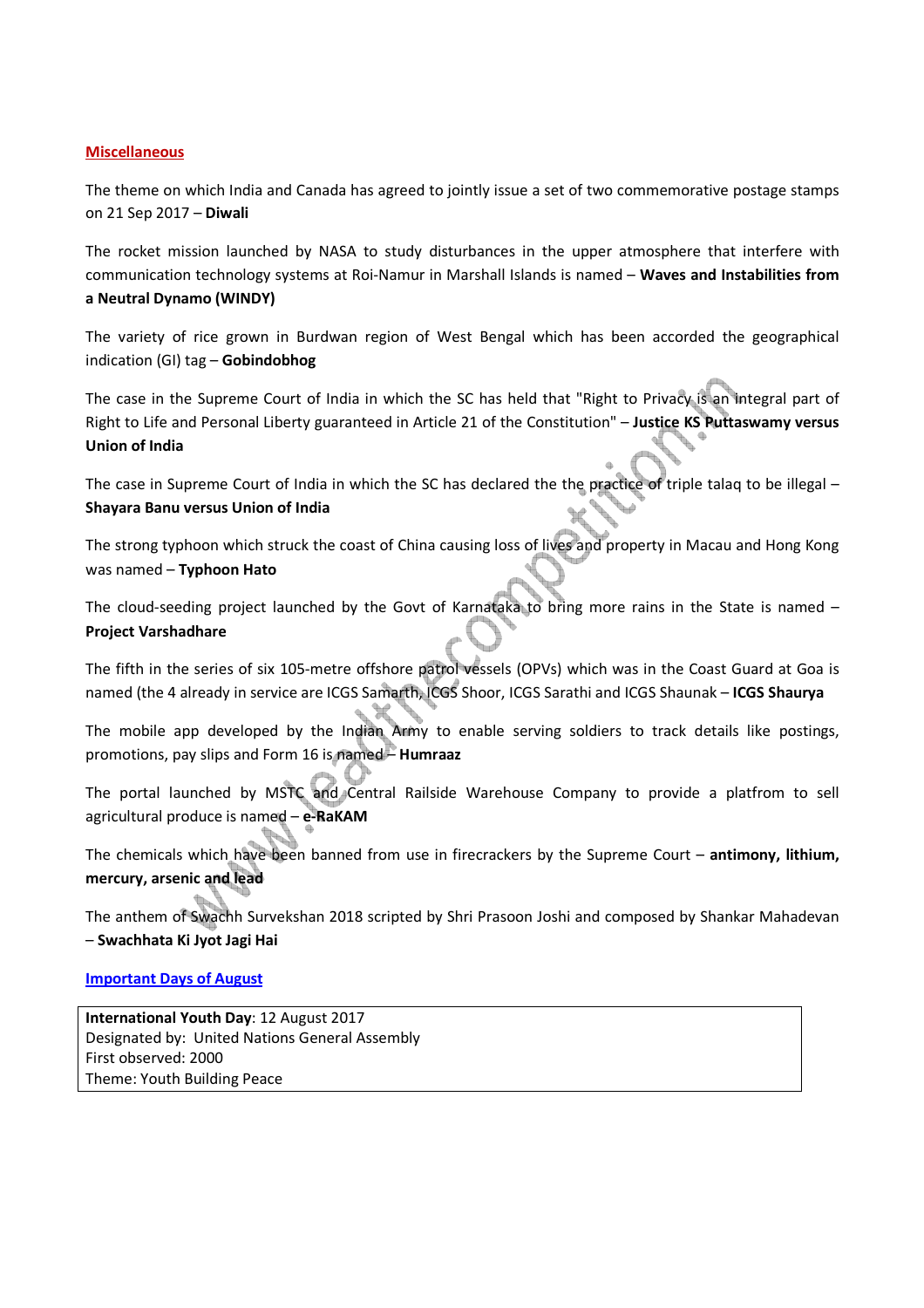| World Elephant Day: 12 August 2017                                             |  |
|--------------------------------------------------------------------------------|--|
| Designated by: Patricia Sims and Elephant Reintroduction Programme of Thailand |  |
| First observed: 2012                                                           |  |
| Theme: Bringing the world together to help elephants                           |  |
| World Humanatarian Day: 19 August 2017                                         |  |
| Designated by: United Nations General Assembly                                 |  |
| First observed: 2009                                                           |  |
| Theme: #NotATarget                                                             |  |
| International Day against Nuclear Tests: 29 August 2017                        |  |
| Designated by: United Nations General Assembly                                 |  |
| First observed: 2010                                                           |  |
| International Day of Victims of Enforced Disappearances: 30 August 2017        |  |
| Designated by: United Nations General Assembly                                 |  |
| First observed: 2011                                                           |  |
|                                                                                |  |

# **NASA-ISRO Synthetic Aperture Radar (NISAR)**

ISRO and NASA are working towards realisation of NASA-ISRO Synthetic Aperture Radar (NISAR) mission by 2021.

In NISAR mission, NASA is responsible for development of L-band SAR and ISRO is responsible for development of S-band SAR. The L & S band SAR will be integrated with ISRO's spacecraft and launched on-board India's GSLV. After the launch in 2021, the plan of action includes (i) calibration of instruments & validation of data products; (ii) development of science acquisition plan; (iii) development of data processing procedures & applications; and (iv) conduct of outreach activities in research institutes & academia.

NISAR employs a futuristic SweepSAR technique, which enables very wide swath of more than 200 km and very high resolution of the order of 5-10 m. The L & S band microwave data obtained from this satellite will be useful for variety of application, which include estimating agricultural biomass over full duration of crop cycle; assessing soil moisture; monitoring of floods & oil slicks; coastal erosion, coastline changes; assessment of mangroves; surface deformation studies, ice sheet dynamics etc.

# **IAAF World Championships 2017**

Venue: London

Held: 04.08.17 to 13.08.17

# **Medals Tally**

| Ħ  | Country      | Gold | <b>Silver</b> | <b>Bronze</b> | <b>Total</b> |
|----|--------------|------|---------------|---------------|--------------|
|    | <b>USA</b>   | 10   | 11            |               | 30           |
|    | Kenya        |      |               |               |              |
| э. | South Africa |      |               |               |              |
| 4. | France       |      |               |               |              |
| J. | China        |      |               |               |              |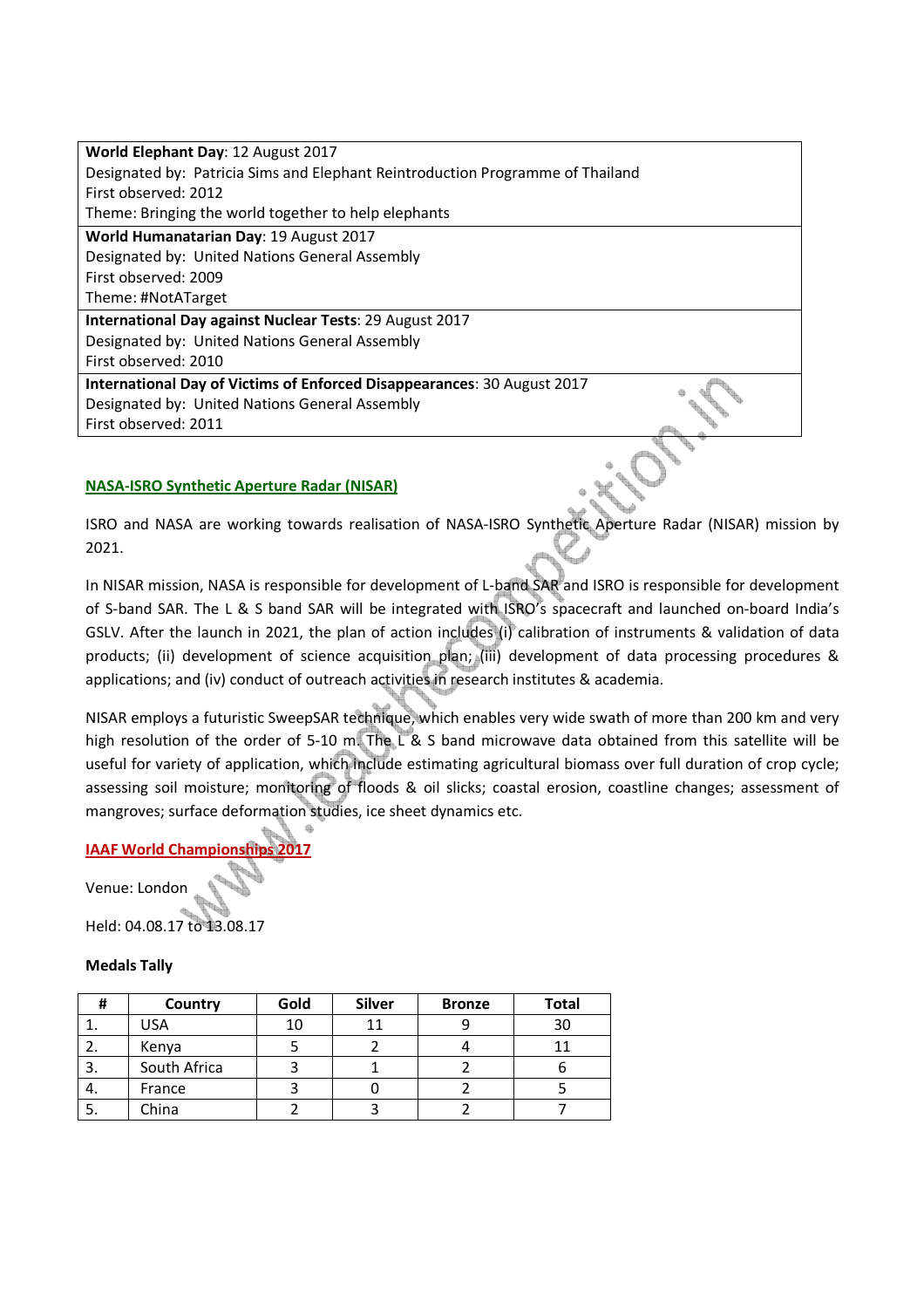**Justin Gatlin** (USA) won the gold, Christian Coleman (USA) won the silver and Usain Bolt (Jamaica) won the bronze in 100 m.

**Torie Bowie** (USA) won the gold in 100 m (Women)

**Mo Farah** (Great Britain) won the gold in 10000 and 5000 m.

Venue for 2019 Championships: **Doha** (Qatar)

#### **Pradhan Mantri Kisan Sampada Yojana**

The Cabinet Committee on Economic Affairs, chaired by the Prime Minister Shri Narendra Modi, has approved the renaming of the new Central Sector Scheme - SAMPADA (Scheme for Agro-Marine Processing and Development of Agro-Processing Clusters) as "Pradhan Mantri Kisan Sampada Yojana (PMKSY)" for the period of 2016-20 coterminous with the 14th Finance Commission cycle. Earlier, CCEA in its meeting held in May, 2017 approved the new Central Sector Scheme - SAMPADA (Scheme for Agro-Marine Processing and Development of Agro-Processing Clusters) with same allocation and period.

**Objective**: The objective of PMKSY is to supplement agriculture, modernize processing and decrease Agri-Waste.

**Financial Allocation**: PMKSY with an allocation of Rs. 6,000 crore is expected to leverage investment of Rs. 31,400 crore, handling of 334 lakh MT agro-produce valuing Rs. 1,04,125 crore, benefit 20 lakh farmers and generate 5,30,500 direct/ indirect employment in the country by the year 2019-20.

#### **Women Transforming India Awards 2017**

Instituted by : NITI Aayog

Jury comprising: P.T. Usha, track and field Olympian; Pooja Thakur, Wing Commander, Indian Air Force; Nirupama Rao, Former Foreign Secretary and Ambassador, Arvind Panagariya, Vice Chairman, NITI Aayog; Amitabh Kant, CEO, NITI Aayog and Yuri Afanasiev, UN Resident Coordinator.

Launched on International Women's Day on 8 March, the contest aimed to gather lesser-known stories of women leading change. It was hosted on MyGov.in and ran till 1 June and was supported by an extensive outreach campaign to promote equal opportunity for women.

# **TOP 6**

**Laxmi Agarwal**: Attacked in 2005 in broad daylight at the age of 15, Laxmi Aggarwal is today a champion of violence against women. She has filed public interest litigations in India's highest court to restrict the sale of acid.

**Safeena Husain**: The founder and executive director of Educate Girls, a non- profit organization working for girls' education, Safeena Husain has worked to bring education to some of India's most backward districts.

**Kamal Kumbhar**: Broke free from the shackles of poverty and a suffocating marriage to create a microenterprise network, enabling women like herself to realise their dreams of a brighter tomorrow.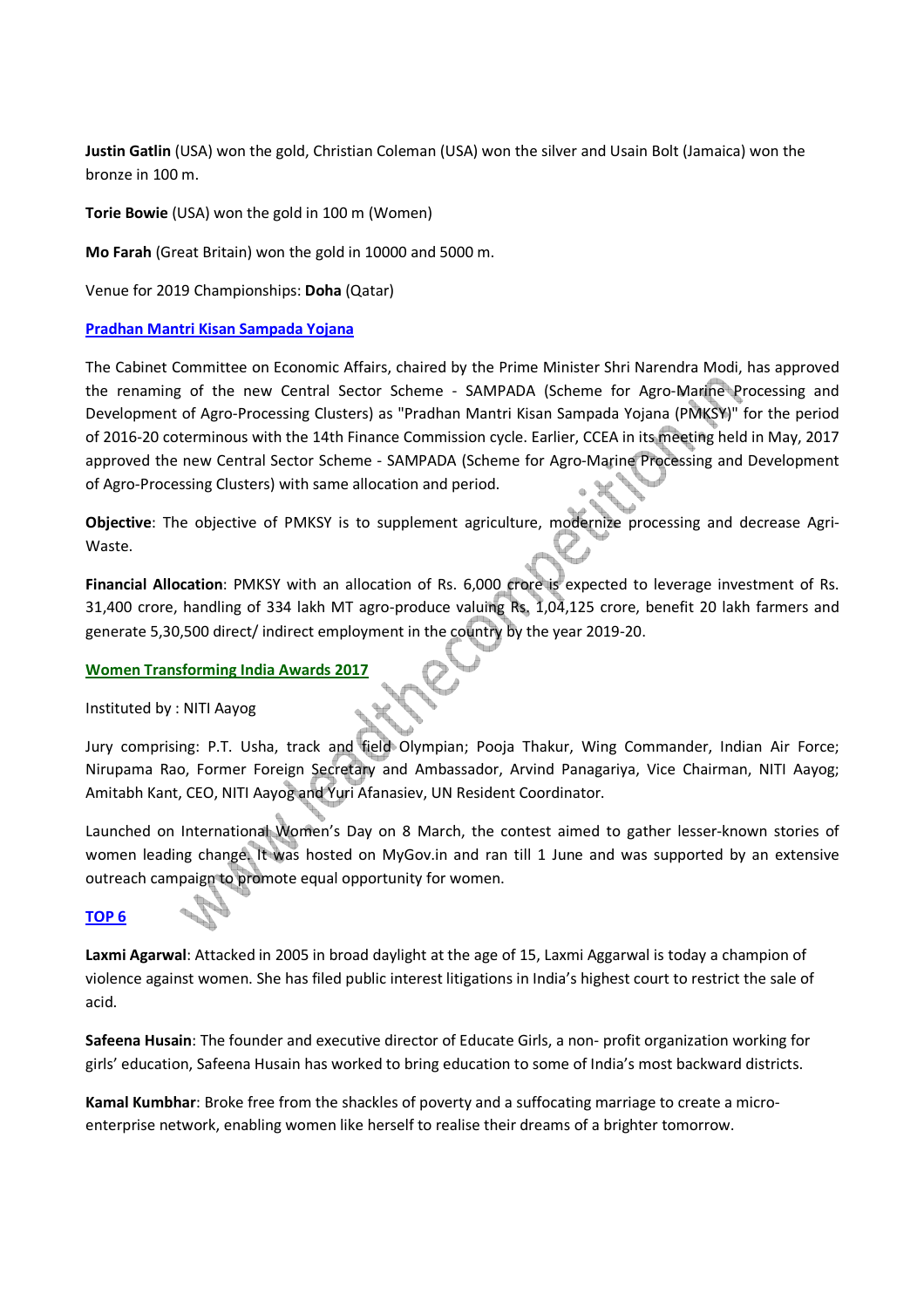**Subasini Mistry**: After losing her husband at a young age, Subasini Mistry saved for two decades to build a hospital for the needy.

**Arunima Sinha**: Is the first female amputee to scale the highest mountain in the world.

**Jamuna Tudu**: Along with her band of women activists, Jamuna Tudu has conserved 50 hectares of forest land around her village in Jharkhand, taking on encroachers with little more than bows and arrows and courage.

#### **RUNNERS-UP**

**Rajlakshmi Borthakur**: Determined to save her child's life, Rajlakshmi Borthakur researched epilepsy for more than three years and developed a simple wearable device, a smart glove, that can predict epileptic seizures before they happen.

**Harshini Kanhekar**: is India's first woman firefighter.

**Sunita Kamble**: As a goat doctor in the severely drought affected region, Sunita Kamble worked with her team to protect the community's livestock and create alternative and sustainable livelihood opportunities for M women.

**Kiran Kanojia**: Survivor of a horrific accident, Kiran Kanojia, is a champion blade runner, constantly pushing the limits on her quest for the next challenge.

**Shima Modak**: For almost a decade, Shima Modak has been working relentlessly for the welfare of the distressed. Albeit with very little financial assistance, Shima has helped improve the future of children in her community by taking free education to the doorstep of the vulnerable.

**Kanika Tekriwal**: A self-made aviation entrepreneur and cancer survivor, Kanika Tekriwal launched her company, JetSetGo in 2013. JetSetGo, India's first marketplace for chartered jets, is an interactive technologydriven platform enabling users to charter aircrafts and helicopters around India.

# **World Badminton Championship**

Venue: Glasgow, Scotland

Held: 21.08.17 to 27.08.17

**Medals Tally** 

| Ħ  | Country        | Gold | <b>Silver</b> | <b>Bronze</b> | <b>Total</b> |
|----|----------------|------|---------------|---------------|--------------|
|    | China          |      |               |               |              |
|    | Japan          |      |               |               |              |
| 3. | Indonesia      |      |               |               |              |
| ٠. | <b>Denmark</b> |      |               |               |              |
| э. | India          |      |               |               |              |

# **Singles Medallist**

| $\sim$<br>____<br>_____<br>___<br>_____ |
|-----------------------------------------|
|-----------------------------------------|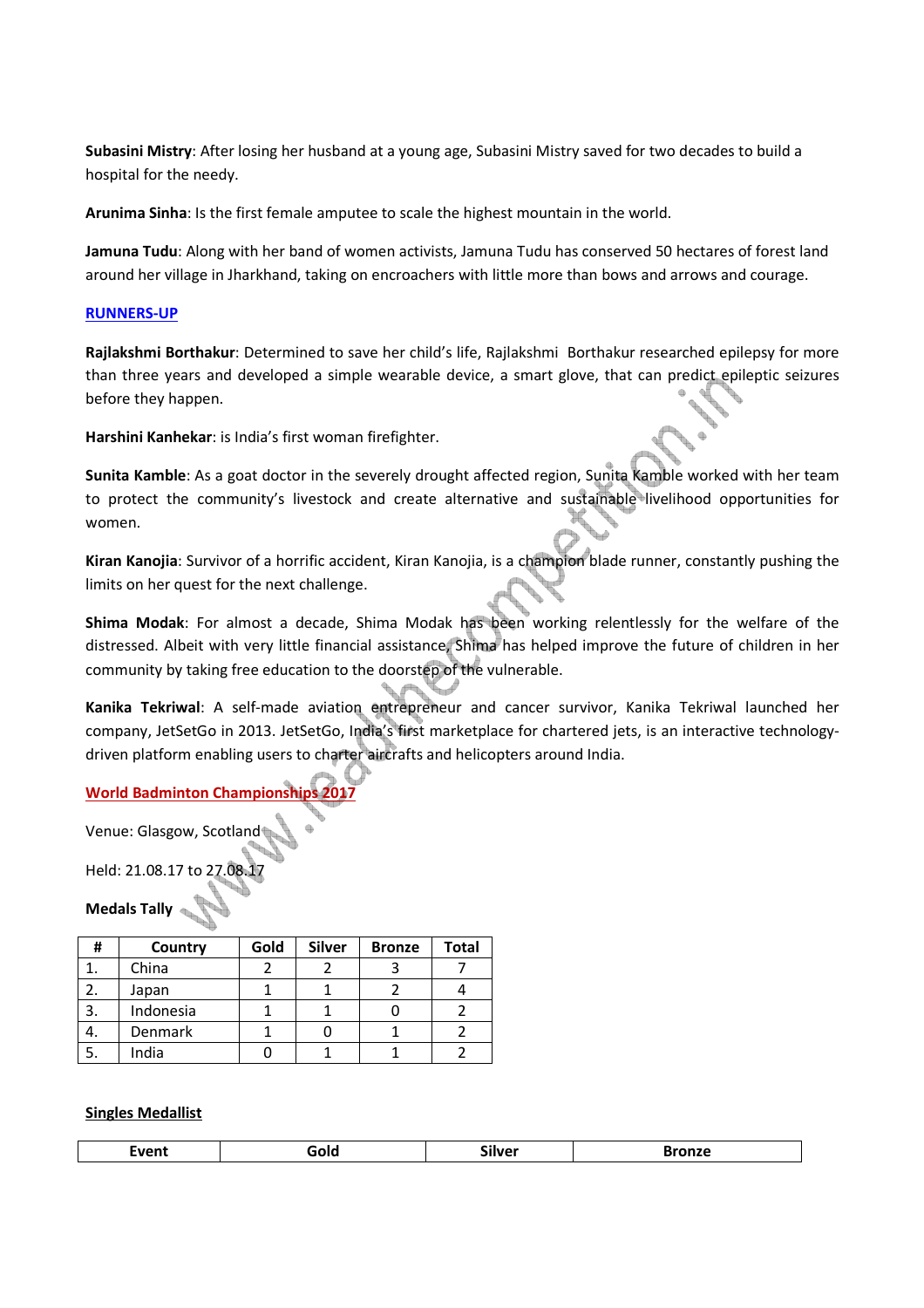| Men's Singles   | Viktor Axelson (Denmark) | Lin Dan (China)   | Son Wan Ho (S. Korea) |
|-----------------|--------------------------|-------------------|-----------------------|
|                 |                          |                   | Chen Long (China)     |
| Women's Singles | Nozomi Okuhara (Japan)   | PV Sindhu (India) | Chen Yufei (China)    |
|                 |                          |                   | Saina Nehwal (India)  |

Venue for 2018 Championships: **Nanjing** (China)

#### **Sports Awards 2017**

The Sports Awards were presented by the President on National Sports Day, August 29

| S. No. | <b>Name of the Awardee</b> | <b>Discipline</b> |
|--------|----------------------------|-------------------|
|        | Shri Devendra              | Para Athlete      |
|        | Shri Sardar Singh          | Hockey            |

# **Dronacharya Awards 2017**

|               | Rajiv Gandhi Khel Ratna 2017   |                      |                      |  |
|---------------|--------------------------------|----------------------|----------------------|--|
| <b>S. No.</b> | Name of the Awardee            | <b>Discipline</b>    |                      |  |
| 1.            | Shri Devendra                  | Para Athlete         |                      |  |
| 2.            | Shri Sardar Singh              | Hockey               |                      |  |
|               | <b>Dronacharya Awards 2017</b> |                      |                      |  |
| <b>S. No.</b> | Name of the Awardee            |                      | <b>Discipline</b>    |  |
| 1.            | Late Dr. R. Gandhi             | <b>Athletics</b>     |                      |  |
| 2.            | Mr. Heera Nand Kataria         | Kabaddi              |                      |  |
| 3.            | Mr. G.S.S.V. Prasad            |                      | Badminton (Lifetime) |  |
| 4.            | Mr. Brij Bhushan Mohanty       | Boxing (Lifetime)    |                      |  |
| 5.            | Mr. P.A. Raphel                | Hockey (Lifetime)    |                      |  |
| 6.            | Mr. Sanjoy Chakraverthy        | Shooting (Lifetime)  |                      |  |
| 7.            | Mr. Roshan Lal                 | Wrestling (Lifetime) |                      |  |

# **Arjuna Awards 2017**

| S. No. | Name of the Awardees         | <b>Discipline</b>   |
|--------|------------------------------|---------------------|
| 1.     | Ms. V.J. Surekha             | Archery             |
| 2.     | Ms. Khushbir Kaur            | <b>Athletics</b>    |
| 3.     | Mr. Arokia Rajiv             | <b>Athletics</b>    |
| 4.     | Ms. Prasanthi Singh          | Basketball          |
| 5.     | Sub. Laishram Debendro Singh | Boxing              |
| 6.     | Mr. Cheteshwar Pujara        | Cricket             |
| 7.     | Ms. Harmanpreet Kaur         | Cricket             |
| 8.     | Ms. Oinam Bembem Devi        | Football            |
| 9.     | Mr. S.S.P. Chawrasia         | Golf                |
| 10.    | Mr. S.V. Sunil               | Hockey              |
| 11.    | Mr. Jasvir Singh             | Kabaddi             |
| 12.    | Mr. P. N. Prakash            | Shooting            |
| 13.    | Mr. A. Amalraj               | <b>Table Tennis</b> |
| 14.    | Mr. Saketh Myneni            | <b>Tennis</b>       |
| 15.    | Mr. Satyawart Kadian         | Wrestling           |
| 16.    | Mr. Mariyappan               | Para-Athlete        |
| 17.    | Mr. Varun Singh Bhati        | Para-Athlete        |
|        |                              |                     |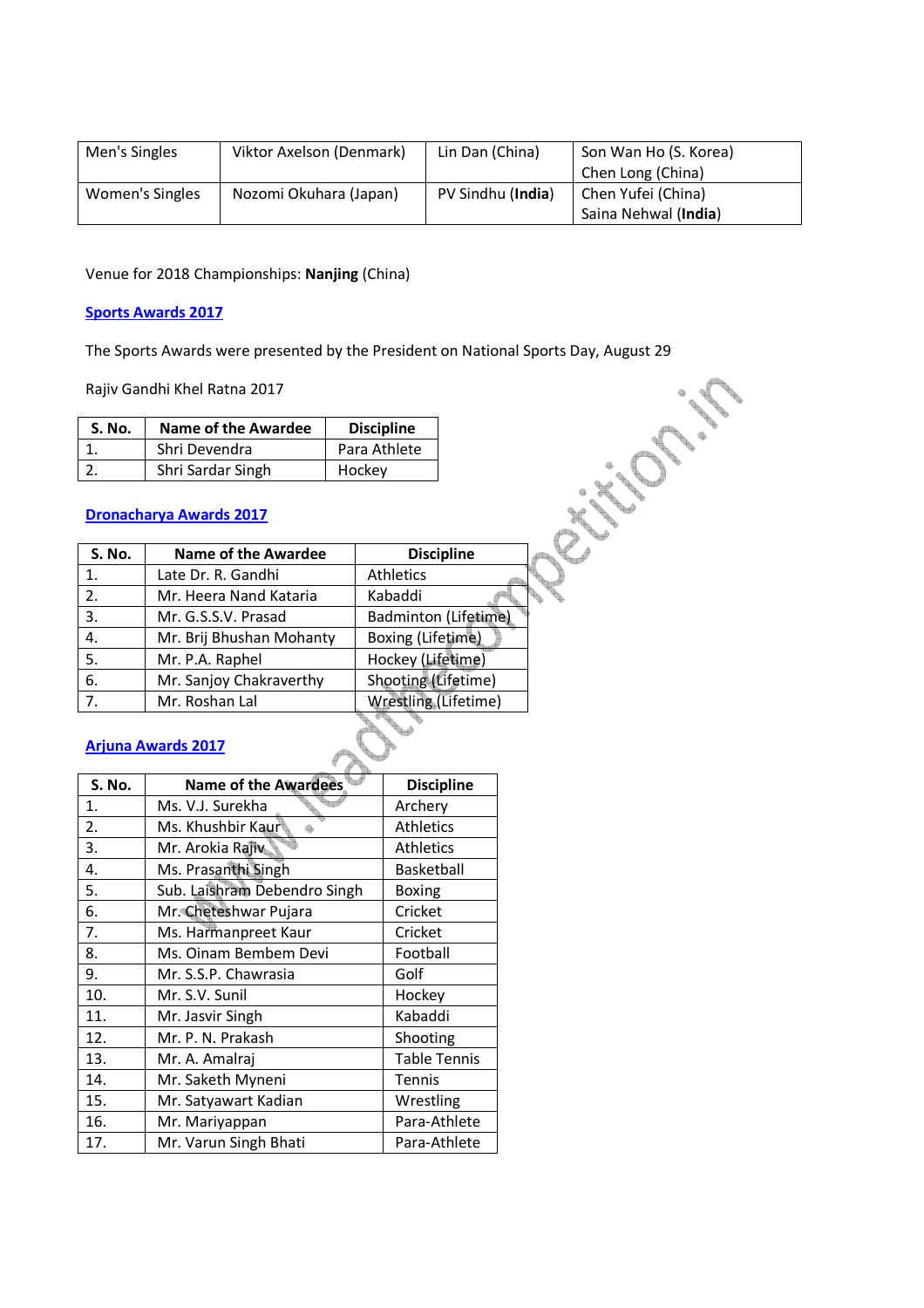# **Dhyan Chand Award**

| <b>S. No.</b> | <b>Name</b>           | <b>Discipline</b> |
|---------------|-----------------------|-------------------|
|               | Mr. Bhupender Singh   | <b>Athletics</b>  |
|               | Mr. Syed Shahid Hakim | Football          |
| 3.            | Ms. Sumarai Tete      | Hockey            |

# **Tenzing Norgay National Adventure Award**

| S. No. | <b>Name</b>               | <b>Discipline</b>     |
|--------|---------------------------|-----------------------|
|        | Smt Premlata Agrawal      | Land Adventure        |
|        | Shri Rohan More Dattatrey | Water Adventure       |
|        | Shri Ashok Abbey          | Life Time Achievement |
|        | Shri Ved Prakash Sharma   | Life Time Achievement |

# **Maulana Abul Kalam Azad (MAKA) Trophy 2016-17**

#### **Punjabi University**, Patiala

# **Rashtriya Khel Protsahana Purushkar, 2017**

| <b>S. No.</b> | Awardee                                                  | Category                         |
|---------------|----------------------------------------------------------|----------------------------------|
|               | Identification and Nurturing of Budding and Young Talent | Kendriya Vidyalaya Sangathan     |
|               |                                                          | (KVS)                            |
|               | Encouragement to sports through corporate social         | Odisha Industrial Infrastructure |
|               | responsibility                                           | Development Corporation (IDCO)   |
|               | Sports for Development                                   | The Golf Foundation              |
| 4.            | Sports for Development                                   | <b>Reliance Foundation</b>       |
|               |                                                          |                                  |

Selection Committee for Rajiv Gandhi Khel Ratna Award and Arjuna Awards was headed by Justice C.K. Thakkar (Former Judge Supreme Court of India, Chief Justice of High Court of Himachal and Bombay). Selection Committee for Dronacharya Awards and Dhyan Chand Awards was headed by Shri Pullela Gopichand.

# **All India Elephant Population**

As per a recent census of elephants, the number of elephants in the country has been estimated at 27,312.

Karnataka has the highest number at 6,049 followed by Assam 5,719 and Kerala 3,054.

# **Ceiling Prices of Knee Implants**

The Govt has fixed the ceiling prices of knee implants to prevent unethical profiteering and ensure affordable and quality healthcare for the common man.

| <b>Type of Knee implant</b>   | <b>Average MRP earlier</b> | New ceiling price |
|-------------------------------|----------------------------|-------------------|
| Cobalt chromium               | Rs. 1,58,324               | 54,720            |
| Titanium & oxidized zirconium | 2,49,251                   | 76,600            |
| High flexibility implant      | 1,81,728                   | 56,490            |
| Revision implants             | 2,76,869                   | 1,13,950          |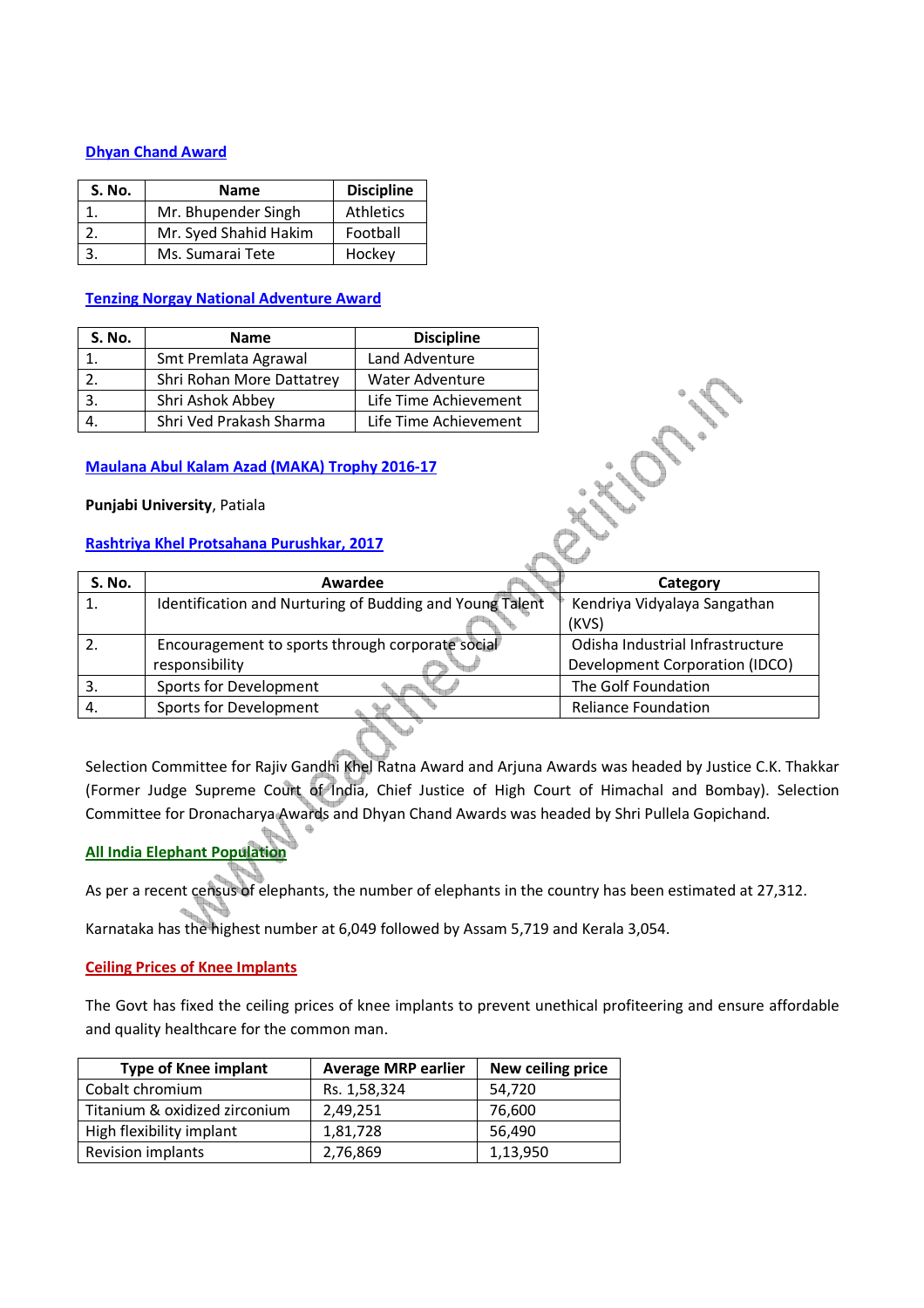# **Aajeevika Grameen Express Yojana (AGEY)**

The Government of India has decided to launch a new sub-scheme named Aajeevika Grameen Express Yojana (AGEY) as part of the Deendayal Antyodaya Yojana – National Rural Livelihoods Mission (DAY-NRLM). The Self Help Groups under DAY-NRLM will operate road transport service in backward areas.

The Community Investment Fund (CIF) provided to Community Based Organization (CBOs) under DAY-NRLM will be utilized to support the SHG members in this new livelihoods initiative. The beneficiary SHG member will be provided an interest free loan by the CBO from its Community Investment Fund upto Rs.6.50 lakh for purchase of the vehicle which could be either e-riksha, 3 wheeler or 4 wheeler. All vehicles under the scheme shall have a defined colour code and carry AGEY branding to ensure their identity and avoid diversion to other routes.

AGEY will be initially implemented in 250 Blocks in the country on pilot basis with each Block provided upto 6 vehicles to operate the transport services.

# **Solar Installed Capacity as on 31.07.2017**

The following is the position of solar installed capacity as on 31.07.17 as per Ministry of New and Renewable Energy.

| Ħ  | <b>State</b>      | Capacity   |  |
|----|-------------------|------------|--|
| 1. | Andhra Pradesh    | 2048.82 MW |  |
| 2. | Rajasthan         | 2022.72 MW |  |
| 3. | <b>Tamil Nadu</b> | 1697.32 MW |  |
| 4. | Telangana         | 1609.27 MW |  |
| 5. | Gujarat           | 1262.10 MW |  |
| 6. | Karnataka         | 1260.58 MW |  |
| 7. | Madhya Pradesh    | 1116.64 MW |  |

# **New Vice-President of India**

# **Shri Muppavarapu Venkaiah Naidu.**

In office since: 11 August 2017.

Cabinet portfolios held earlier in his career: Minister of Information and Broadcasting, Minister of Urban Development, Housing and Urban Poverty Alleviation, Minister of Parliamentary Affairs, Minister of Rural Development

# Born: **01 July 1949**

Place of birth: **Chavatapalem**, Nellore (A.P.)

Sworn in by: President Shri Ram Nath Kovind

**Launch of Exchange Traded Fund - BHARAT 22**